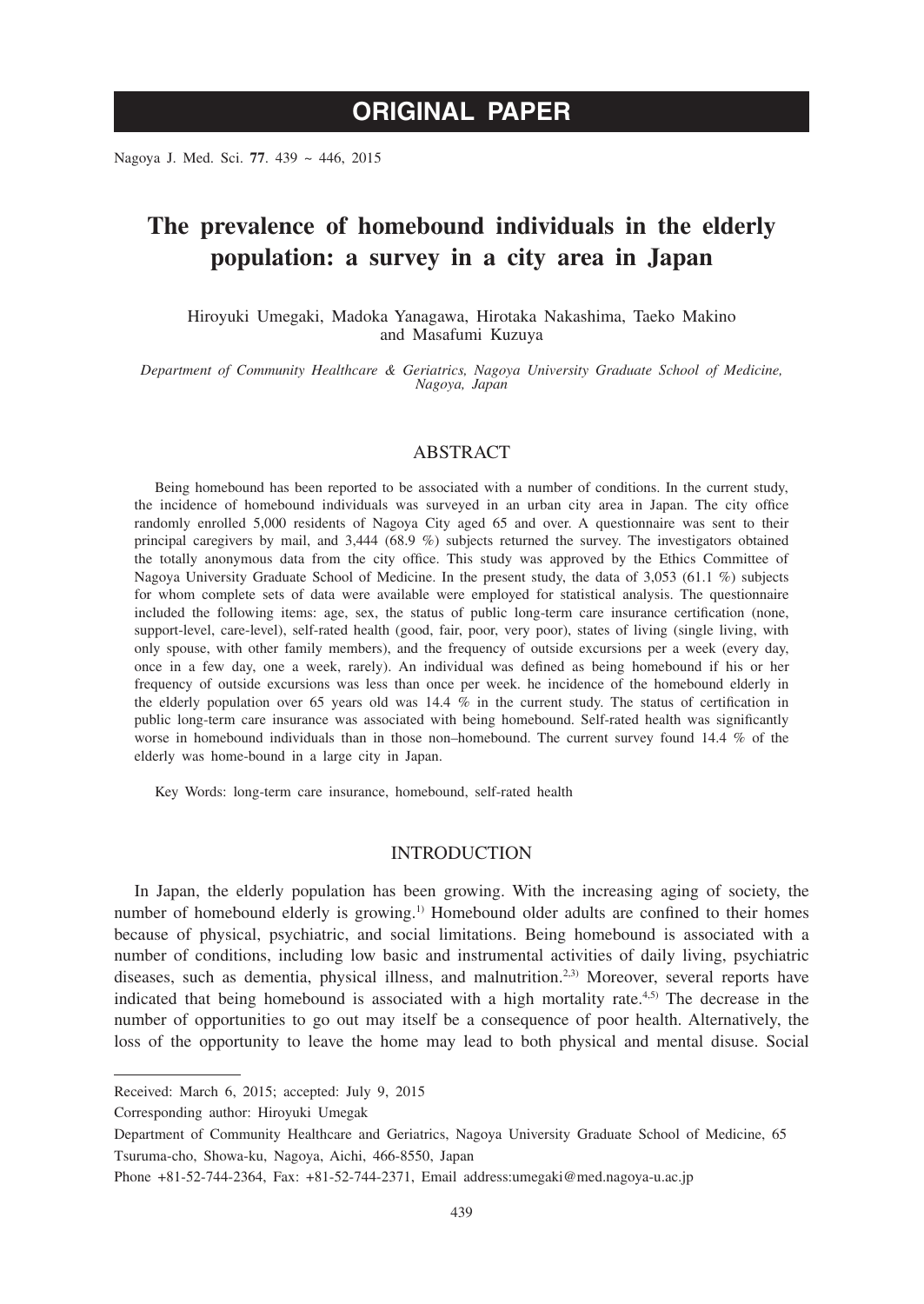relationships are known to be one of the core elements of quality of life for seniors.<sup>6)</sup> Being homebound is also associated with social isolation.

The public long-term care insurance (LTCI) system was introduced in 2000 to meet the increasing need for elder care in the rapidly aging society of Japan.<sup>7)</sup> LTCI provides services according to care levels  $1-5$  and support levels 1 and  $2^{8.9}$ . The individuals who need continuous care are classified into one of the care levels according to their mental or physical disabilities, whereas those who need support for daily activities but do not need care are classified as support level 1 or 2. The relationship between certification by LTCI and being homebound should be investigated.

Self-rated health has been reported to be associated with mortality $10^{-12}$  and functional declines.<sup>13)</sup> Being homebound is associated with various factors, including health status.<sup>2,3)</sup> The association between homebound status and self-rated health, however, has not been reported.

An epidemiological survey of the homebound elderly in Japan would provide useful information in terms of considering intervention and policy making. In the current study we aimed to clarify the incidence of homebound in the elderly in a city in Japan.

## MATERIALS AND METHODS

This study was performed in Nagoya City, which is located in the central part of Japan. Nagoya City has a population of 2,261,377 (April 2010), of whom 21.4 % are 65 years of age or older. This study was developed and organised by Nagoya City and was supported by the Department of Community Healthcare & Geriatrics of the Nagoya University Graduate School of Medicine. The study was approved by the ethical committee in Nagoya University Graduate School of Medicine on March 26, 2014 (#4233). Written informed consent was obtained from all participants. The city office randomly enrolled 5,000 of all of the residents of Nagoya City aged 65 and over. A questionnaire was sent at September 1, 2010 by mail, and 3,444 (68.9 %) subjects returned the survey a by 15 October, 2010. The investigators obtained the totally anonymous data from the city office. In the present study, the data of  $3,053$  (61.6 %) subjects for whom complete sets of data were available were employed for statistical analysis. The questionnaire included the following items: age, sex, the status of public LTCI certification (none, support-level, care-level), self-rated health (good, fair, poor, very poor), states of living (single living, with only spouse, with other family members), and the frequency of excursions per week (every day, once in a few day, one a week, rarely) including day care service usage in LTCI.

Being homebound was defined in the current study as a frequency of excursions per a week that was less than once a week.

 $\chi^2$  analyses for the categorical variance were performed for the statistical analysis. Statistical significance was set below the p value of 0.05.

#### RESULTS

Approximately 54.0 % of the responders went out every day, 31.6 % went out once every few days, 9.0 % went out once in a week, and 5.4 % went out rarely. The frequency of goingout distributed differently in men and women  $(p<0.001)$  (Fig. 1). In the current study, being homebound was defied as going out less than once per week. The proportion of the homebound elderly in the elderly population over 65 years-old was 14.4 % in this setting. As the age of the population increase, the proportion of homebound elderly increased  $(p<0.001)$ . With respect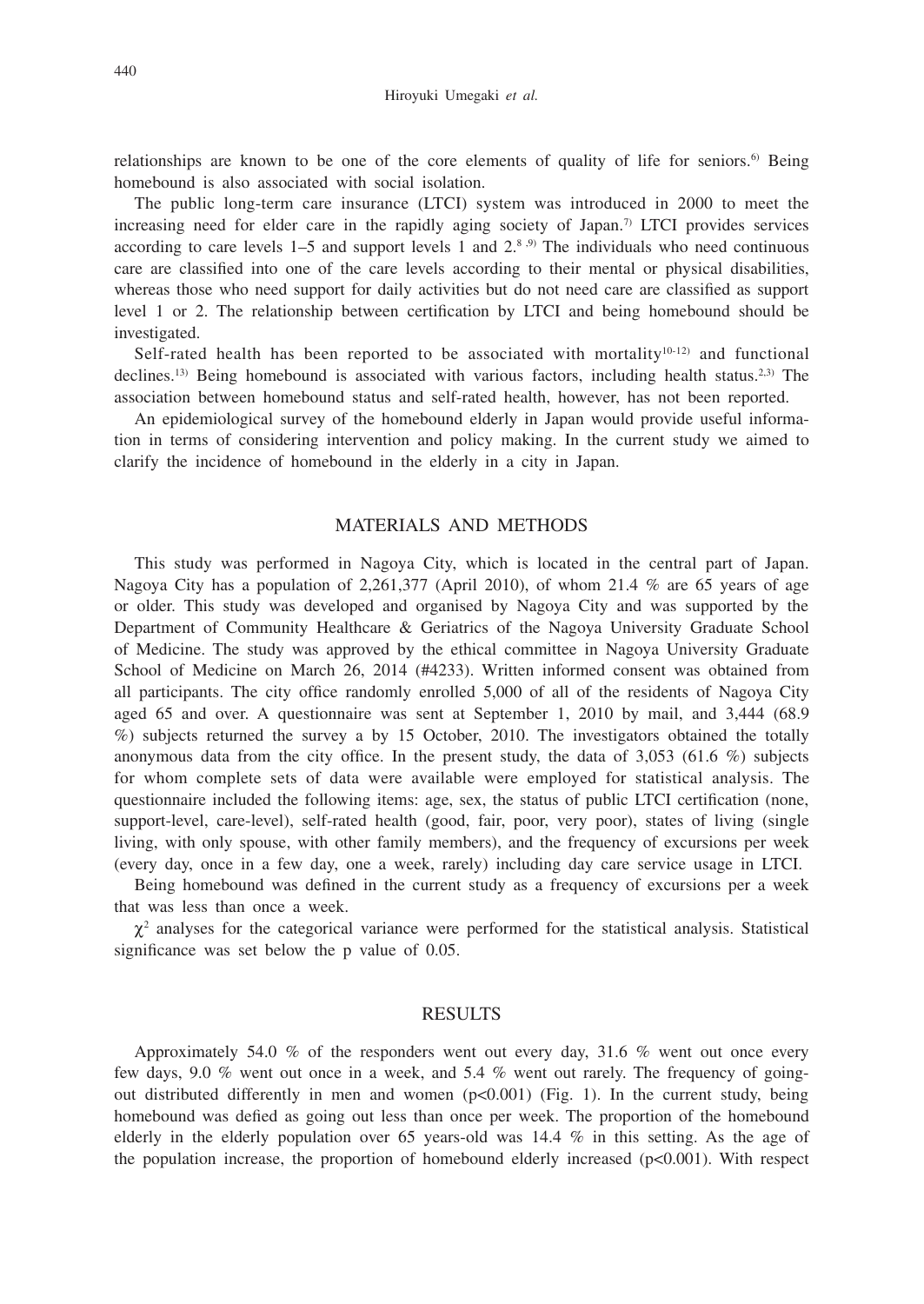

Fig. 1 The distribution of the frequency of excursions in the elderly over 65 years old. Approximately 14.4% of the elderly over 65 years old went out once a week or less.

|        | Male  |               |       |               |         |  |
|--------|-------|---------------|-------|---------------|---------|--|
| Age    | Total | Homebound     | Total | Homebound     | p value |  |
| 65-69  | 436   | $32(7.3\%)$   | 517   | 39 (7.5%)     | 0.503   |  |
| 70-74  | 380   | 40 $(10.5\%)$ | 418   | 39 (9.3%)     | 0.327   |  |
| 75-79  | 288   | 44 (15.7%)    | 306   | 44 (12.7%)    | 0.192   |  |
| 80-84  | 164   | 34 (20.7%)    | 233   | 61 $(26.2\%)$ | 0.128   |  |
| $85 -$ | 73    | 28 (38.4%)    | 119   | 40 $(33.6\%)$ | 0.304   |  |
| Total  | 1.364 | 192 (14.1%)   | 1,689 | 248 (14.7%)   |         |  |

**Table 1** Rate of the homebound according to age and sex

to the male population 7.3 % of men  $65-69$  years old,  $10.5$  % of men  $70-74$  years old, 15.7 % of men 75–79 years old, 20.7 % of men 80 84 years-old, and 38.4 % of men over 85 years old were homebound. With respect to the female population, 7.5 % of women 65–69 years old, 9.3 % of women 70–74 years old, 12.7 % of women 75–79 years old, 26.2 % of women 80–84 years old, and 33.6 % of women over 85 years old were homebound (Table 1). The trend of being homebound significantly increase with age (p<0.001).

The  $\chi^2$  analysis did not identify any significant differences between males and females with respect to the frequency of homebound individuals in each age category.

Approximately 11.3 % (4.8 % for support levels, and 6.5 % for care levels) of the subjects involved in the study was certified by public LTCI. A 11.2% (311/2708) of the non-certified elderly,  $33.8\%$  (50/148) of the elderly with support levels, and  $40.1\%$  (79/197) of the ones with care levels was homebound. As the level of certification increased (support levels and care-need levels), the proportion of homebound individuals increased significantly in both men and women (Table 2). When stratified by age, more homebound individuals were observed among the non-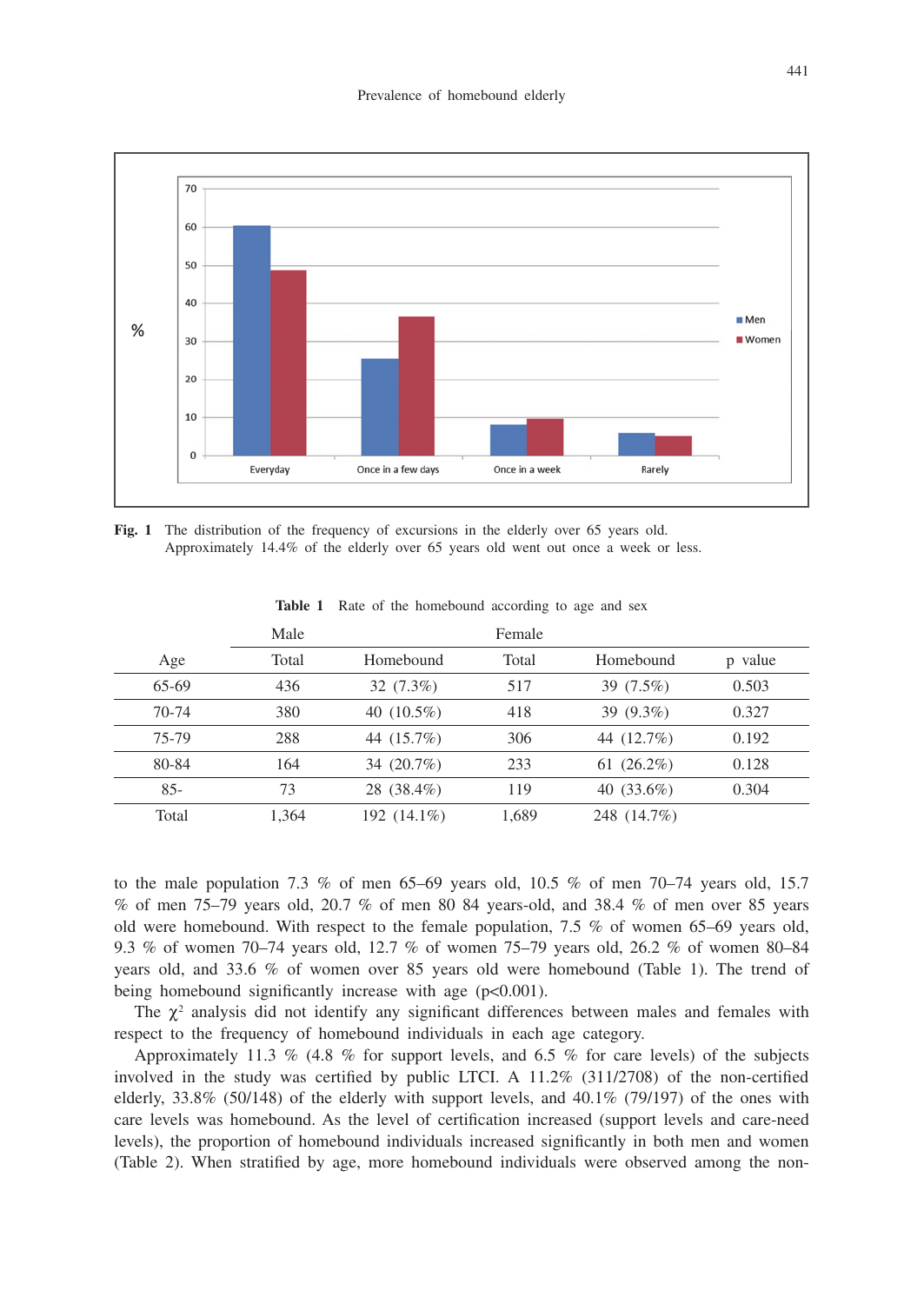|                | Total | Homebound   | Men  | Homebound<br>in men | Woman | Homebound<br>in woman |
|----------------|-------|-------------|------|---------------------|-------|-----------------------|
| Non-certified  | 2708  | 311 (11.5%) | 1246 | $145(11.6\%)$       | 1462  | 166 $(11.4\%)$        |
| Support levels | 148   | 50 (33.8%)  | 38   | 14 (36.8%)          | 110   | 36 (32.7%)            |
| Care levels    | 197   | 79 (40.1%)  | 80   | $33(41.3\%)$        | 117   | 46 $(39.3\%)$         |

**Table 2** Rate of homebund by the certified levels of public LTCI



Fig. 2 The frequency of being homebound stratified by age and certified levels. As the age increased, the proportion of homebound individuals increased among the non-certified subjects.

certified subjects as age increased (Fig. 2).

The status of the living situation (living alone, with spouse, with other family members, or, other) was not associated with being homebound  $(p=0.355)$ . In men the distribution was not associated with the status of the living situation, while in women the distribution was significantly different according to the status of the living situation (Table 3).

Self -rated health was significantly worse among the homebound than among the non–homebound. Approximately 32.1 % of the non-homebound rated their health as good, 59.8 % as fair, 5.3 % as poor, and 2.8 % as very poor. Among the homebound, 12.3 % rated their health as good, 52.8 % as fair, 15.7% as poor, and 19.2 % as very poor (Fig. 3). Overall, the homebound rated their health as significantly worse (p<0.001).

Multiple logistic analysis with sex (male–1, female=0), age (5 year category), status of certification of LTCI (non-certified=0, support level=1, care level=2) showed that age (odds ratio 1.517; 95% confidential interval 1.402–1.642, p<0.001) and certification level (odds ratio 1.746; 95% confidential interval 1.484–2.054, p<0.001) were positively associated with homebound.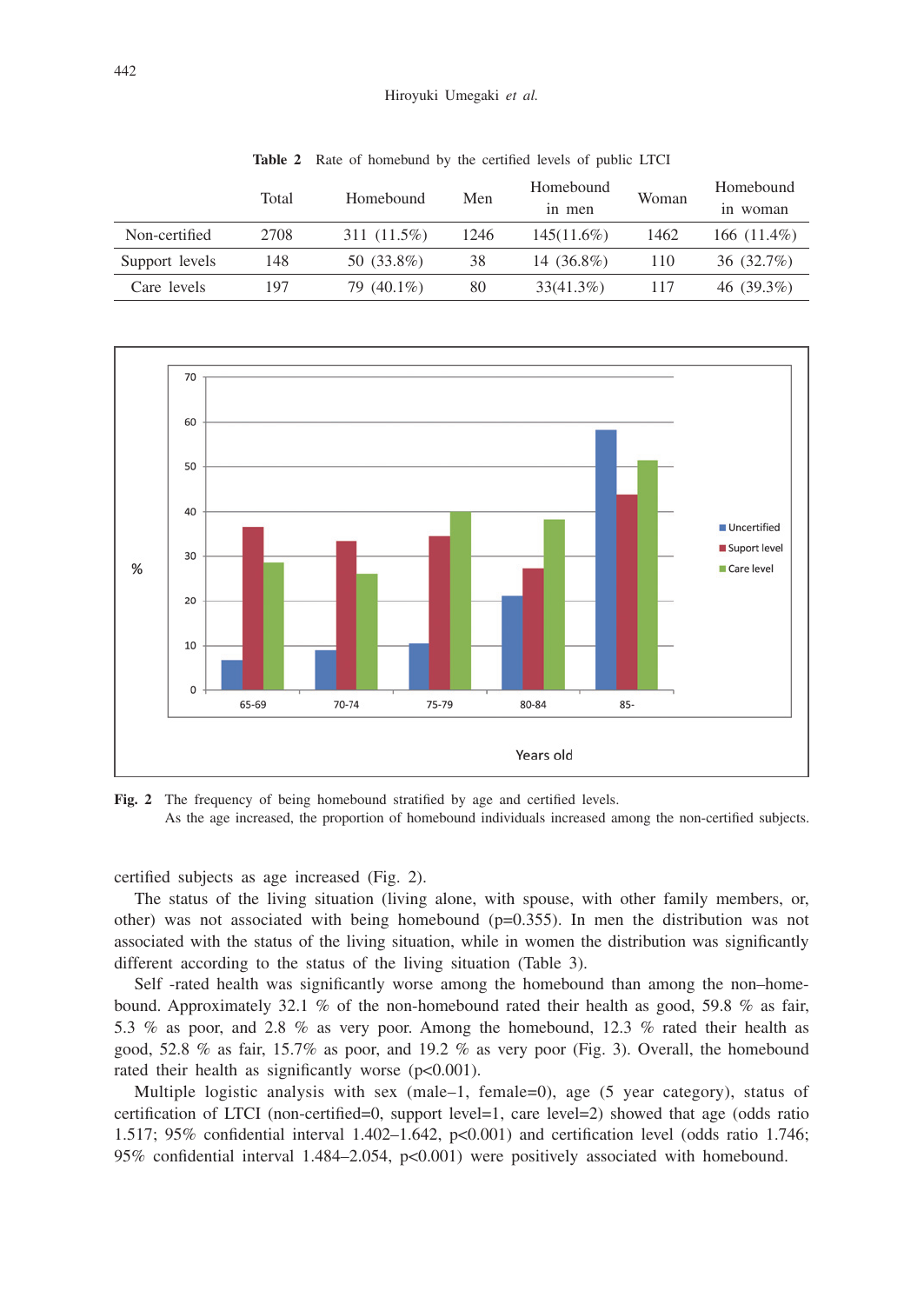|                                 | Total | Homebound     | Men | Homebound<br>in men | Woman | Homebound<br>woman<br>1n. |
|---------------------------------|-------|---------------|-----|---------------------|-------|---------------------------|
| Living alone                    | 543   | 73 (13.4%)    | 159 | 19 (11.9%)          | 384   | 54 (14.1%)                |
| With spouse only                | 1274  | $173(13.6\%)$ | 692 | 102(14.7%)          | 582   | $71(12.2\%)$              |
| With other<br>menbers of family | 1118  | 173 (15.5%)   | 460 | 65 $(14.1\%)$       | 658   | $108(16.4\%)$             |
| Others                          | 118   | 21 (17.8%)    | 53  | $6(11.3\%)$         | 65    | $15(23.1\%)$              |

**Table 3** Rate of the homebopund by the living status



**Fig. 3** Self-rated health of the elderly over 65 years old. The homebound rated their health significantly worse  $(p<0.001)$ .

## **DISCUSSION**

In the current survey performed in a city area in Japan, approximately 14.4 % of the population over 65 years old was homebound. The rate increased with aging and increased certified levels in LTCI.

Estimates of how many elderly persons are homebound range from 10.3 % to more than 30.0 %.14,15) A rate of 10.6 % was reported by a study in a rural area in Japan.16) A study from Israel reported a prevalence of 17.7–19.5  $\%$ .<sup>17)</sup>

Several studies in United States<sup>14,17)</sup> and in  $UK^{18}$  reported that women are more prone to being homebound, and several Japanese studies also showed the same trend.19,20) However, in the current survey, we did not observe any sex differences among the prevalence of the homebound. The analysis divided by thecertified levels of public LTCI and the living status did not show the difference of homebound prevalence between men and women in the current study. Lower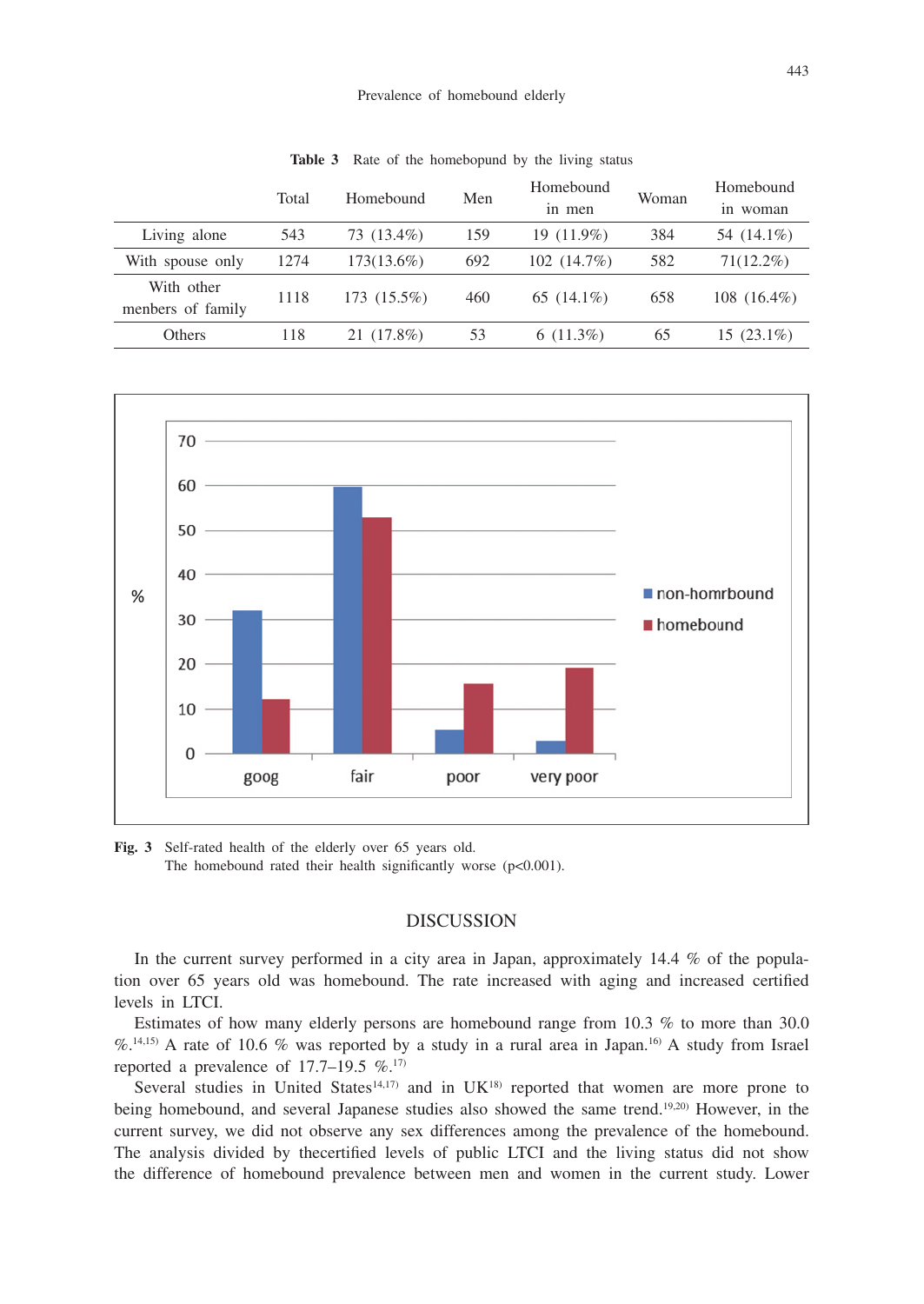education and income may be speculated to explain the female dominance in the previous studies; social and cultural backgrounds should be further studied.

Ganguli *et al.* reported that being widowed was a risk for being homebound.<sup>14)</sup> In the current survey, single living status was not associated with being homebound. The ability to live alone may be associated with better health status, cognitive function, and activities of daily livings. LTCI provides services according to support levels 1 and 2 and care levels of  $1-5$ .<sup>8,9)</sup>

People certified as care level require more assistance. In the current survey, the prevalence of the homebound increased according to the increase in the LTCI certification levels.

Japanese public LTCI provides day-care services.<sup>7-9)</sup> The homebound individuals with LTCI certification might not fully use these services. Taking advantage of day-care service may create opportunities for the homebound beneficiaries. Our previous study demonstrated that the introduction of services provided by public LTCI significantly reduced care-giver burden.<sup>21)</sup> Among the older subjects, more non-certified subjects tended to be homebound. The reasons for this association remain to be elucidated. The LTCI certification is largely based on functional ability and cognitive dysfunction. The older subjects may have other reasons for be homebound. Depressive mood may be speculated to be one of the associated factors.<sup>4,22)</sup>

Self-rated health is reportedly associated with decreased survival or function.<sup>13)</sup> In the current survey, we observed significantly lower self-rated health in the homebound. Nearly 90 % of the homebound rated their health as fair, poor, or very poor. Lower health status secondary to disease effects may cause homebound status. A study found that lower self-rated health was associated with depressive mood.<sup>23)</sup> As stated previously, depressive mood is also a risk for homebound.<sup>4,22)</sup> Elderly individuals with depression are likely included in the homebound found in the current study. Further investigation and intervention is warranted. A study reported that being homebound was not necessarily due to an impairment in mobility or IADL.<sup>16)</sup> Approximately 11.7 % of the homebound evaluated their health status as good. The reasons why this group did not go out should be further investigated.

The current survey was performed in a metropolitan area in Japan. Compared to rural areas, urban areas tend to have better transportation systems, which may protect against becoming homebound, but fewer social relationships in the community, which may contribute to becoming homebound. A study reported that the neighbourhood environments affect the walking of the elderly.24) Another study from Japan reported that feasibility of access in the neighbourhoods was associated with homebound status.<sup>25)</sup>

The housing environment including public transplantation system and shopping services also differs in rural and urban areas. The current rate of the homebound elderly should be compared with some rural areas.

The survey was based on a self-report, which is a major limitation in the current study. Depressive mood may be a factor associated with being homebound; however, in the current study, we did not assess depressive mood, which is another limitation. Further, we were only able to analyse 63.4 % of the initial 5,000 subjects who were invited to participate in the survey by mail. The non-responders could include more homebound subjects. The interpretation of the results requires some caution.

### CONCLUSIONS

We observed that 14.7 % of the population over 65 years old in a city area in Japan were homebound. The prevalence of being homebound increased according to age. The relatively high rate of homebound status in the elderly population requires increased medical and political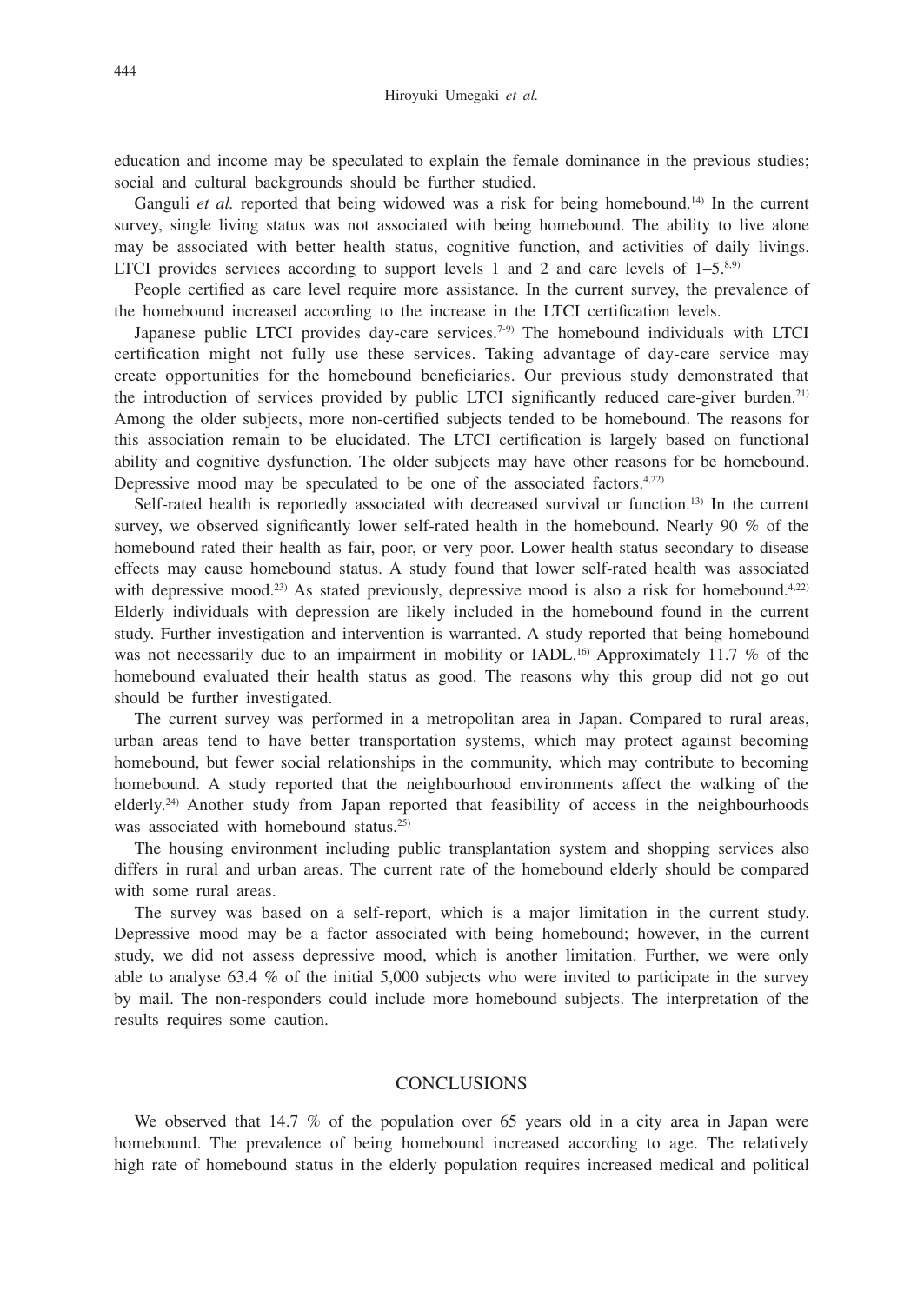attention.

#### ACKNOWLEDGMENTS

Authors' contributions: HU contributed to the study design, statistical analysis, interpretation of the data, and preparation of the manuscript. MY, HN, TM, and MK contributed to the acquisition of the data and interpretation of the data. HE contributed to the study design.

Sponsor's role: This study was partly supported by funding from the Japanese Ministry of Health, Welfare and Labor (H24YA003 and H24UB005-01).

Conflict of interest: None declared.

## **REFERENCES**

- 1) Qiu W Q, Dean M, Liu T, George L, Gann M, Cohen J, Bruce ML. Physical and mental health of homebound older adults: an overlooked population. *J Am Geriatr Soc*, 2010; 58: 2423–2428.
- 2) Millen BE, Silliman RA, Cantey Kiser J, Copenhafer DL, Ewart CV, Ritchie CS, Quatromoni PA, Kirkland JL, Chipkin SR, Fearon NA, Lund ME, Garcia PI, Barry PP. Nutritional risk in an urban homebound lder population. The nutrition and healthy aging project. *J Nutr Health Aging*, 2001; 5: 269–277.
- 3) Ritchie CS, Burgio KL, Locher JL, Cornwell A, Thomas D, Hardin M, Redden D. Nutritional status of urban homebound older adults. *Am J Clin Nutr*, 1997; 66: 815–818.
- 4) Cohen-Mansfield J, Shmootkin D, Hazan H. The effect of homebound status on older persons. *J Am Geriatr Soc*, 2010; 58: 2358–2362.
- 5) Herr M, Latouche A, Ankri J. Homebound tatus increases death risk within two years in the elderly: results from a national longitudinal survey. *Arch Gerontol Geriatr*, 2013; 56: 258–264.
- 6) Bowling A. The most important things in life. *Int J Health Sci*, 1995; 5: 169–175.
- 7) Tamiya N, Noguchi H, Nishi A, Reich MR, Ikegami N, Hashimoto H, Shibuya K, Kawachi I, Campbell JC. Population ageing and wellbeing: lessons from Japan's long-term care insurance policy. *Lancet*, 2013; 378: 1183–1192.
- 8) Tsutsui T, Muramatsu N. Japan's universal long-term care system reform of 2005: containing costs and realizing a vision. *J Am Geriatr Soc*, 2007; 55: 1458–1463.
- 9) Ozawa MN, Nakayama S. Long-term care insurance in Japan. *J Aging Soc Policy*, 2005; 17: 61–84.
- 10) McCallum J, Shadbolt B, Wang D. Self-rated health and survival: a 7-year follow-up study of Australian elderly. Self-rated health and mortality in the high-functioning elderly--a closer look at healthy individuals: MacArthur field study of successful aging. *Am J Public Health*, 1994; 84: 1100–1105.
- 11) Schoenfeld DE, Malmrose LC, Blazer DG, Gold DT, Seeman T E.The predictive power of self-rated health, activities of daily living, and ambulatory activity for cause-specific mortality among the elderly. *J Gerontol*, 1994; 49: M109–115.
- 12) Tsuji I, Minami Y, Keyl PM, Hisamichi S, Asano H, Sato M, Shinoda K. The predictive power of self-rated health, activities of daily living, and ambulatory activity for cause-specific mortality among the elderly: a three-year follow-up in urban Japan. *J Am Geriatr Soc*, 1994: 42; 153–156.
- 13) Idler EL, Kasl SV. Self-ratings of health: do they also predict change in functional ability? *J Gerontol B Psychol Sci Soc Sci*, 1995; 50: S344–353.
- 14) Ganguli M, Fox A, Gillby J, Belle S. Characteristics of rural homebound older adults: a community-based study. *J Am Geriatr Soc*, 1996; 44: 363–370.
- 15) Bruce ML, McNamra R. Psychiatric status among the homebound elderly: an epidemiologic perspective. *J Am Geriatr Soc*, 1992; 40: 561–566.
- 16) Fujita K, Fujiwara Y, Chaves PH, Motohashi Y, Shinkai S.Frequency of going outdoors as a good predictors for incident disability of physical function as well as disability recovery in community-dwelling older adults in rural Japan. *J Epidemiol*, 2006; 16: 261–270.
- 17) Cohen-Mansfield J, Shmotkin D, Hazan H. Homebound older persons: prevalence, characteristics, and longitudinal predictors. *Arch Gerontol Geriatr*, 2010; 54: 55–60.
- 18) Farquhar M, Bowling A, Grundy E, Formby J. Elderly housebound: changes over time. *Nurs Stand*, 1993; 8: 26–31.